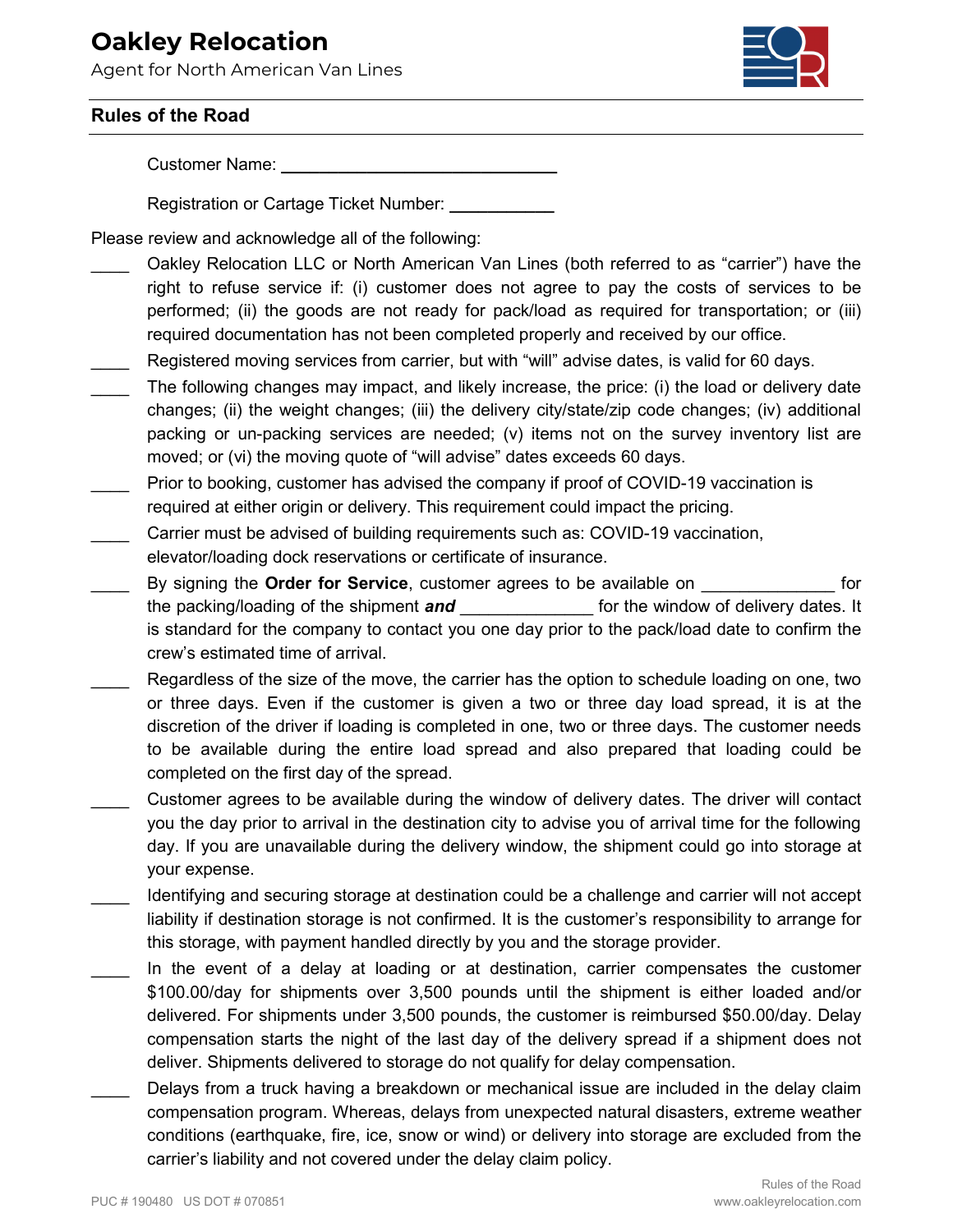- \_\_\_\_ Credit cards are processed 72 hours, or three business days, prior to the move date for the total cost of all moving and storage services.
- \_\_\_\_ Charges for a debris pick-up range from \$300 to \$500, depending on the area and scope of your move. To schedule a debris pick-up after your move, please contact your CSR.
- \_\_\_\_ Customer acknowledges that if they have purchased Full Replacement Value Protection, carrier liability for the shipment will be released at a value calculated by the weight of the shipment, or a higher value if requested by the customer. Note that all outstanding charges must be paid in full before a claim is processed.
- Customer acknowledges that Basic Liability Protection only provides repair or replacement cost up to a maximum of \$.60 cents per pound per item.
- \_\_\_\_ Customer agrees that North American Van Lines will not be responsible for crated items with pre-existing damage or weaknesses as noted by the crating company at origin.
- If a shipment is delivered into a non-North American Van Lines warehouse facility, customer acknowledges that the transit protection ends upon completion of the delivery. Our liability ends at delivery to a non-affiliated storage facility, including a self-storage unit, unless damages are identified at the time of delivery.
- Carrier is not responsible for climatic effects on a shipment while in transit or storage.
- Wine, and or a wine collection, is perishable and susceptible to damage caused by atmospheric conditions. It is recommended that you personally transport wine or arrange for a third-party to ship in a climate-controlled vehicle.
- Carrier does not recommend transporting firearms in the moving van. If firearms are transported, the Brady Bill requires the make, model and serial number to be recorded on the inventory. Customer will initial the inventory acknowledging receipt at destination.
- All packing and crating not performed by carrier is considered packed by owner (PBO). Customer accepts liability for items in packed by owner cartons, or those packed by noncarrier representatives. If cartons have been mishandled in transit, the damage must be documented on the delivery paperwork (BOL, Check off Sheet or Household Good Descriptive Inventories) at the time of delivery in order for the claim to be considered. Do not dispose of or attempt to repair the item as all claims related shipping materials must be retained for carrier inspection. Failure to document such information, or disposal of the claimed items, may void the item from a possible claim filing.
- Carrier is not responsible for damage to the internal circuitry of electrical items. No claim for electronic components will be processed unless the carrier has caused external damage to the electronic component. Sensitive pieces of electronic or mechanical equipment can become loose internally without evidence of external damage or physical mishandling while in transit. This is caused from normal road vibrations during transit and exempt from carrier liability under the ICC rules and regulations. In the absence of external damage and/or proof of negligence from the movers, carrier will not accept liability for electronic components.
- Plastic totes packed by owner (PBO) should not weigh more than 40 pounds each. Be mindful of the goods placed in the totes – do not pack books or large heavy items.
- Electrical components, appliances and items attached to the home must be disconnected. For a fee, ask your CSR to schedule a third party service to assist.
	- Front load washing machines cannot be moved without the factory required stabilizers.